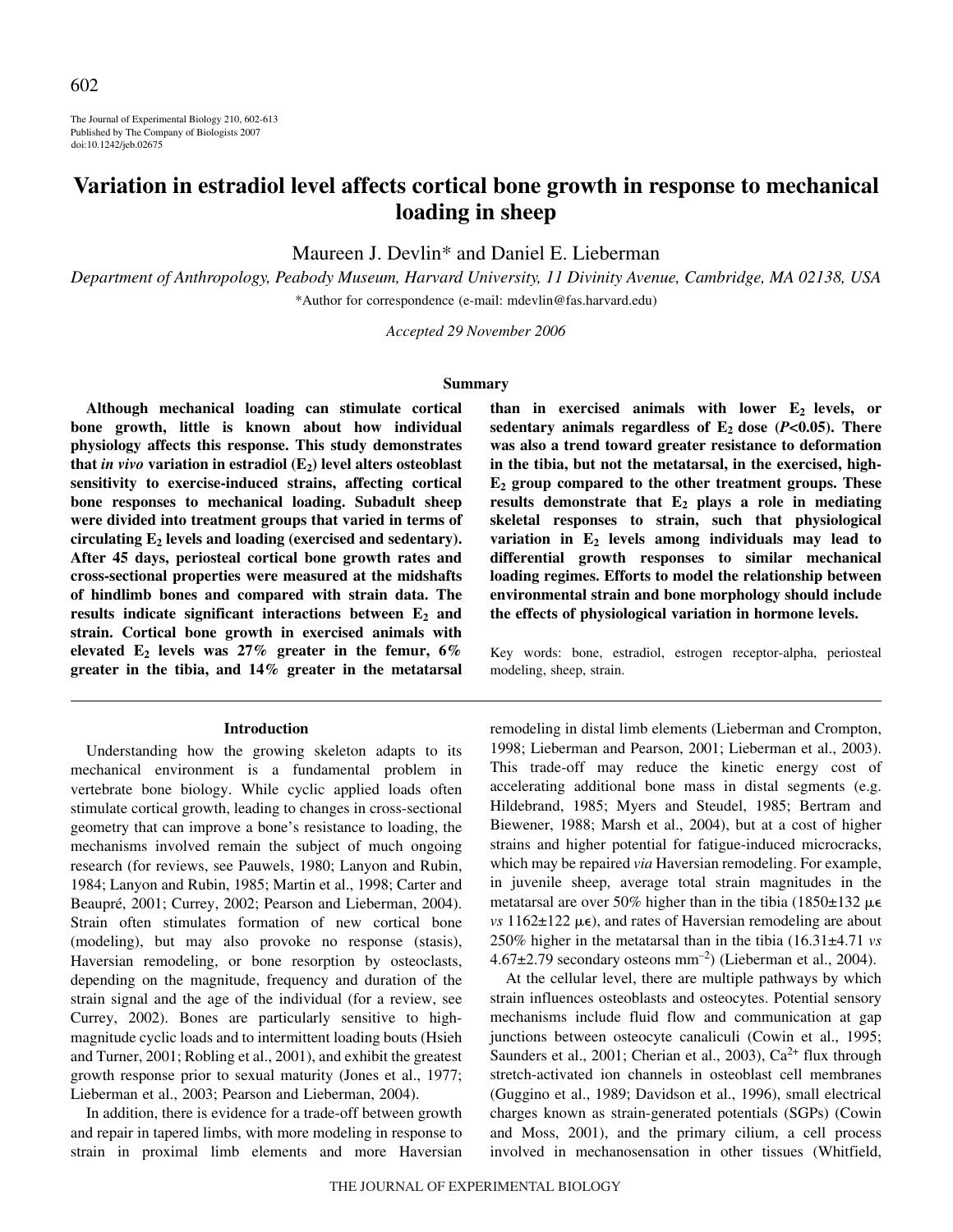

Fig. 1. Hypothesized mechanism of interaction of  $E_2$ , ER- $\alpha$  and strain in osteoblasts. Left,  $E_2$  levels are lower and osteoblasts express fewer ER- $\alpha$  receptors, decreasing strain sensitivity. Right, higher E<sub>2</sub> upregulates osteoblast expression of ER- $\alpha$ , increasing strain sensitivity and causing greater osteogenic response to identical mechanical loading.

2003). Such extracellular signals initiate a variety of osteogenic intracellular responses within bone cells, including production of nitrous oxide (NO) and prostaglandin  $E_2$  (PGE<sub>2</sub>) (Bakker et al., 2001; Bakker et al., 2003; Jessop et al., 2002), and upregulation of Runx2 (also known as Cbfa1), a transcription factor necessary for cortical bone matrix secretion and osteoblast differentiation from precursor cells (Karsenty, 1999; Olsen et al., 2000).

This study tests a mechanism for mechanotransduction that involves interactions between estrogen receptor-alpha ( $ER-\alpha$ ), estradiol (E<sub>2</sub>) and strain. Recent *in vitro* experiments indicate that strain in osteoblasts causes phosphorylation of  $ER-\alpha$ , allowing it to function as a mechanosensory structure (Damien et al., 1998; Damien et al., 2000; Zaman et al., 2000; Zaman et al., 2006; Jessop et al., 2001; Cheng et al., 2002). Osteoblast response to mechanical stimuli also varies with  $ER-\alpha$  density. Transfecting osteoblasts with additional  $ER-\alpha$  increases straininduced proliferation by 40%, while ER- $\alpha$  knockout (ERKO) mice exhibit markedly reduced cortical growth in response to *in vivo* mechanical loading, compared to normal controls (Zaman et al., 2000; Lee et al., 2003). The relationship between  $ER-\alpha$  number and strain sensitivity in osteoblasts is of particular interest because  $ER-\alpha$  transcription depends in part on  $E_2$  level. ER- $\alpha$  transcription is decreased by estrogen deficiency and increased by  $E_2$  treatment in humans (Hoyland et al., 1999) and murine models (Lim et al., 1999; Zhou et al., 2001; Zaman et al., 2006).

Although more research is needed on the effects of  $E_2$  on  $ER-\alpha$  transcription, particularly in cortical bone, there is evidence that more estrogen leads to more estrogen receptors (Hoyland et al., 1999; Zhou et al., 2001; Zaman et al., 2006), with more receptors generally producing a greater osteogenic response to strain (Zaman et al., 2000; Lee et al., 2003). A reasonable prediction that follows from these results is that variation in  $E_2$  and  $ER-\alpha$  could alter cortical bone response to mechanical stimuli. If so, then the same strain stimulus could produce a range of osteogenic responses in different individuals, depending on their  $E_2$  levels and  $ER-\alpha$  density.

Here we test a model of the effects of variation in  $E_2$  on *in* 

*vivo* cortical responses to strain in limb bone midshafts (Fig. 1). We focus on the midshaft because it is the site of maximum bending within a diaphysis (Biewener et al., 1986), and because previous studies have measured strain distributions at the midshafts of the tibia and metatarsal in sheep (Lieberman et al., 2003; Lieberman et al., 2004), allowing comparisons between local strain environment and bone growth (Fig. 2). The general hypothesis is that estradiol  $(E_2)$  affects osteoblast responses to loading by increasing their sensitivity to strain signals. Although this effect presumably occcurs *via* upregulation of  $ER-\alpha$  density, it is important to note that this study does not include direct measurement of  $ER-\alpha$ , but rather tests for correlations between  $E_2$  level and cortical response to loading. Future studies will include direct quantification of  $ER-\alpha$ .



Fig. 2. Neutral axis (NA) location at  $25\%$ ,  $50\%$  and  $75\%$  of stance phase in tibia and metatarsal (after Lieberman et al., 2004). Anterior is at top, lateral to the left. Scale bar, 10 mm. Despite NA rotation, strains remain higher on the anterior and posterior than the medial and lateral cortices, 300–800 με *vs* 0–300 με, respectively.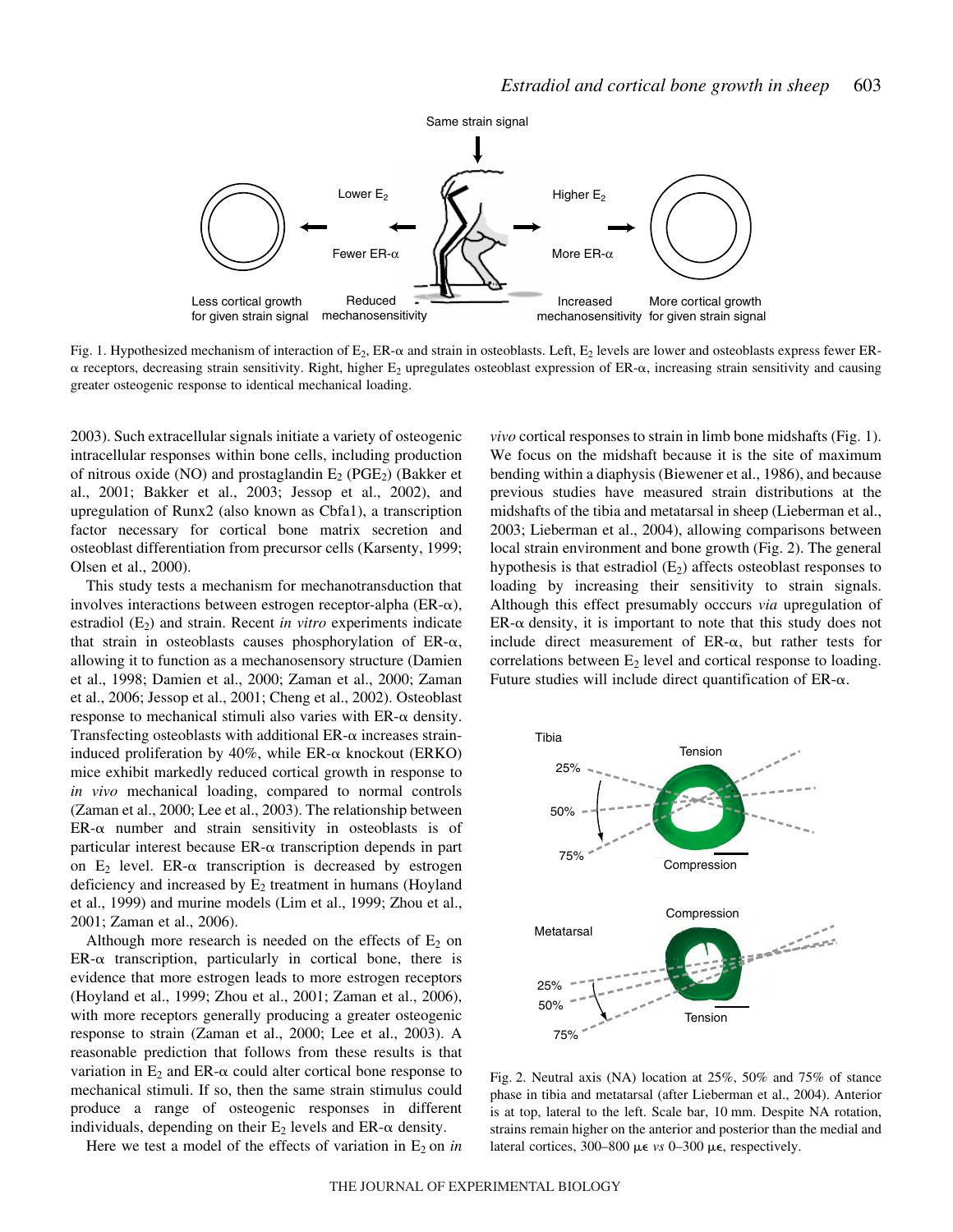#### *Hypotheses to be tested*

The general hypothesis that estradiol  $(E_2)$  affects the capacity of osteoblasts to respond to mechanical loading *in vivo* leads to two sets of hypotheses. The first is that there will be interactions between  $E_2$  level and mechanical loading that have varying effects on cortical bone growth, depending on skeletal location.

#### *Effects on periosteal appositional bone growth*

*Hypothesis 1*. There will be an interaction between  $E_2$  and mechanical loading. Exercised animals with elevated  $E_2$  levels will have more bone growth than those with normal or suppressed  $E_2$  levels. Sedentary animals will exhibit little difference in periosteal bone growth, regardless of  $E_2$  level, because of the low levels of strain stimulus.

 $Hypothesis$  2. Interactions between  $E_2$  and mechanical loading will vary by skeletal location. In mammals such as sheep with tapered limbs, such interactions will follow a proximo-distal gradient, with the greatest growth response in the femur and the least in the metatarsal. Although one might generally expect the most periosteal growth in the bones subject to the greatest loads, previous studies on sheep limbs reveal the opposite pattern, with more modeling proximally and less modeling distally, regardless of applied loads (see discussion above). Accordingly, we predict that interactions between estrogen, strain, and bone growth will follow the same overall pattern.

#### *Effects on midshaft cross-sectional geometry*

A second set of hypotheses relates to how interactions between  $E_2$  and strain affect bone strength. The general hypothesis is that by increasing mechanosensitivity at the level of the osteoblast,  $E_2$  may allow localized effects of strain on cortical growth, which leads to the following specific predictions.

*Hypothesis 3*. There will be an interaction between  $E_2$  and bone strength. Exercised animals with higher  $E_2$  levels will have greater overall resistance to deformation, as measured by section moduli, than those with normal or low  $E_2$  levels. Sedentary animals will exhibit little difference in resistance to bending deformation, regardless of  $E_2$  level, because of the low levels of strain stimulus.

 $Hypothesis$  4. Interactions between  $E_2$  and mechanical loading will be larger on surfaces subjected to tension and compression during locomotion, and smaller near the neutral axis of bending, where strains are lower during locomotion. For this study, periosteal growth was measured on the outer surface of the cortex at the furthest distance from the neutral axis (NA) at peak strain, for two reasons. First, it is reasonable to expect the largest growth responses will occur where strains are highest, i.e. perpendicular to the NA at peak strain. Second, although the position of the NA rotates counterclockwise and migrates caudally during stance phase (Fig. 2), the cortex in the measured locations remains in tension or compression throughout stance phase (Lieberman et al., 2003; Lieberman et al., 2004).

#### **Materials and methods**

*Subjects and exercise training*

#### *Subjects*

Experiments to test the above hypotheses used 32 ewe lambs (*Ovis aries* Dorset), aged approximately 120 days old at the start of the 45-day treatment period (Table 1). Domestic sheep are used as the model animal for this study for several reasons: (1) normative growth and limb bone strain data for sheep are available from previous studies (e.g. Lieberman et al., 2003; Lieberman et al., 2004); (2) the animals are of sufficient size and body mass to conduct *in vivo* loading experiments; (3) sheep are easily trained to run on the treadmill; and (4) their rapid pubertal growth involves some of the same hormones that mediate human growth, including growth hormone (GH), insulin-like growth factor (IGF) and  $E_2$  (Turner, 2002). The animals were housed in an outdoor paddock at the Concord Field Station, Harvard University. All animals received the same diet of hay and high-protein grain (Rumilab<sup>®</sup>, PMI Nutrition International, St Louis, MO, USA), and water *ad libitum*. The protocol was approved by the Harvard University IACUC, protocol #22-13.

#### *Hormonal treatment*

The 32 sheep were divided into two  $E_2$  treatment groups in Experiment 1, low  $E_2$  (*N*=8) and high  $E_2$  (*N*=8), and three treatment groups in Experiment 2, low  $E_2$  ( $N=4$ ), normal  $E_2$  $(N=8)$  and high  $E_2$  ( $N=4$ ) (Table 1). The low- $E_2$  animals were vaccinated [4 ml intramuscularly (IM)] on day 1 and day 22 against GnRH (gonadotrophin releasing hormone) using Protherics immunoneutering vaccine (Protherics PLC, Cheshire, UK). In previous studies, vaccination against GnRH suppressed production of gonadal steroids, including  $E_2$ (Brown et al., 1995). The high- $E_2$  animals were implanted on day 1 with subcutaneous capsules that release 61.5  $\mu$ g E<sub>2</sub> day<sup>-1</sup> (Encore©, VetLife, Inc, Norcross, GA, USA). No side effects were observed from the vaccine or the estradiol implant, and all treated animals exhibited normal appetite, activity levels and weight gain.

#### *Exercise treatment*

Half of the animals in each  $E_2$  treatment group were sedentary and half were exercised, for a total of six treatment groups: low  $E_2$ -sedentary (LS), normal  $E_2$ -sedentary (NS), high  $E_2$ -sedentary (HS), low  $E_2$ -exercised (LE), normal  $E_2$ -exercised (NE), and high  $E_2$ -exercised (HE) (Table 1). Prior to the start of the experiment, animals assigned to exercise groups were habituated to running in an enclosed box on a treadmill at a moderate trot, a Froude number of approximately 0.5  $(1.67 \text{ m s}^{-1})$  (Alexander, 1977). During the experiment, animals exercised for 40 min day<sup>-1</sup>, generating approximately 4000 loading cycles per limb per day. Exercise was divided into two bouts of 20 min, separated by 4–6 h, as bone cells lose their sensitivity to mechanical stimuli after 20–30 min, and only regain this sensitivity after several hours' rest (Robling et al., 2002). The sedentary animals were not exercised.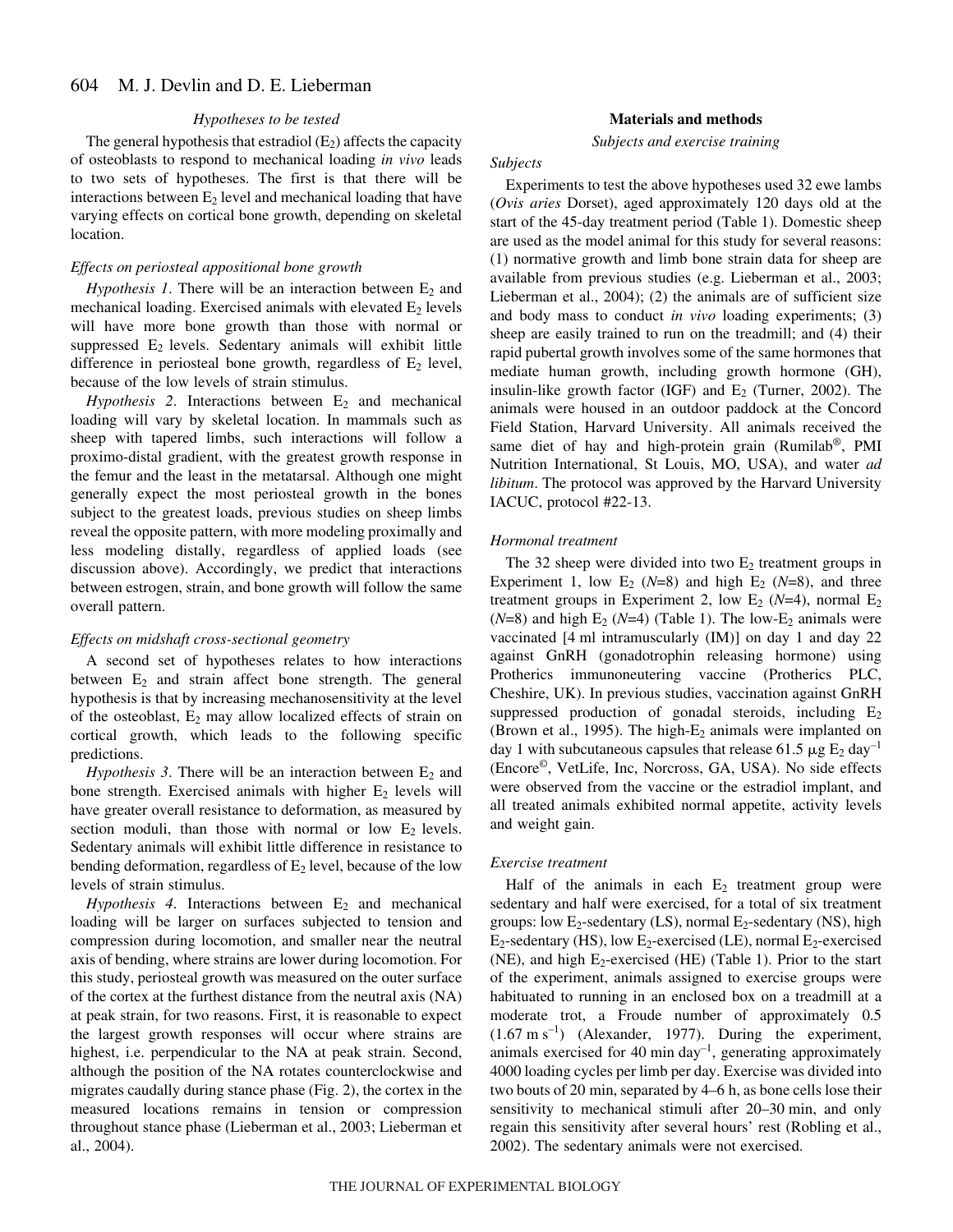|                           |                  | Body mass (kg)    |                   |              |                 |      |                 |
|---------------------------|------------------|-------------------|-------------------|--------------|-----------------|------|-----------------|
|                           | $\boldsymbol{N}$ | Initial           | Final             | Age (days)   | Duration (days) | û    | Number of bouts |
| Experiment 1              |                  |                   |                   |              |                 |      |                 |
| Sedentary                 |                  |                   |                   |              |                 |      |                 |
| Low $E_2$                 | 4                | $19.41 \pm 1.23$  | $24.68 \pm 2.54$  | $134\pm 28$  | 45              | None |                 |
| High $E_2$                | 4                | $20.68 \pm 1.30$  | $23.62 \pm 1.66$  | $147+30$     | 45              | None |                 |
| Exercised                 |                  |                   |                   |              |                 |      |                 |
| Low $E_2$                 | 4                | $19.80 \pm 2.85$  | $24.41 \pm 2.47$  | $106 \pm 21$ | 45              | 0.5  | 2               |
| High E <sub>2</sub>       | 4                | $18.03 \pm 2.60$  | $24.03 \pm 1.00$  | $128 \pm 26$ | 45              | 0.5  | $\overline{c}$  |
| Experiment 2              |                  |                   |                   |              |                 |      |                 |
| Sedentary                 |                  |                   |                   |              |                 |      |                 |
| Low $E_2$                 | 2                | $26.25 \pm 0.35*$ | $37.25 \pm 0.21*$ | $121 \pm 1$  | 45              | None |                 |
| Normal $E_2$              | 4                | $26.20 \pm 3.81$  | $39.03 \pm 3.37$  | $132 \pm 19$ | 45              | None |                 |
| High $E_2$                | $\overline{c}$   | $27.40 \pm 3.11*$ | $38.10\pm3.39*$   | $132 \pm 16$ | 45              | None |                 |
| Exercised                 |                  |                   |                   |              |                 |      |                 |
| Low $E_2$                 | 2                | 28.25±0.92*       | $37.90 \pm 2.40*$ | $124 \pm 10$ | 45              | 0.5  | $\overline{c}$  |
| Normal $E_2$              | 4                | $24.88 \pm 3.91$  | $37.18 \pm 6.28$  | $131 \pm 20$ | 45              | 0.5  | $\sqrt{2}$      |
| High $E_2$                | 2                | $25.50 \pm 1.41*$ | $37.90 \pm 4.81*$ | $127 \pm 12$ | 45              | 0.5  | $\overline{c}$  |
| Values are means $+1$ s d |                  |                   |                   |              |                 |      |                 |

Table 1. *Subjects and exercise training* 

Values are means ± 1 s.d.

<sup>†</sup> Froude number  $\hat{u} = v^2 (gh)^{-0.5}$ , where *v*=speed (m s<sup>-1</sup>), **g**=acceleration constant, *h*=hip height (m) (Alexander, 1977).

1 treatment bout = 20 min day<sup>-1</sup>.

\*Significantly different from same treatment group in Experiment 1 (*P*<0.05, ANOVA, *post-hoc* Fisher's LSD test).

#### *Growth measurements*

Cortical bone growth during the treatment period was labeled using calcein (20 mg  $kg^{-1}$  on day 1), a fluorochrome dye that incorporates into bone mineral. All animals were weighed biweekly on a digital scale. Blood samples were collected at the beginning, midpoint and conclusion of the experiment for measuring serum  $E_2$  levels.

#### *Analysis*

### *Histology*

At the end of the treatment period, the animals were euthanized and their limbs prepared for histological analysis. Lengths of the femur, tibia and metatarsal were measured *postmortem* using digital calipers. Femoral length was measured from the most proximal point on the femoral head to the line connecting the two distal condyles; tibial length was measured from the center of the lateral condylar surface to the center of the distal articular surface; metatarsal length was measured from the center of the proximal articular surface to the most distal point of the distal articular surface. Midshaft cortical bone sections were prepared following the protocol in Lieberman et al. (Lieberman et al., 2003). Specifically, a 1-cm cylinder was cut from the midshafts of the femur, tibia and metatarsal, cleaned of soft tissue, fixed in ethanol and cleared in xylene, and embedded in Epotek 301 epoxy resin (Epoxy Technology, Billerica, MA, USA). Two sections were cut from each embedded midshaft using an Isomet 1000 low-speed saw (Buehler Ltd, Lake Bluff, IL, USA), mounted on slides, ground and polished to a thickness of  $100 \mu m$  using a Buehler Petrothin grinder, and coverslips placed on top.

Images of each slide were captured at  $3.5-11.25\times$  under

fluorescent light using a Retiga 1300 camera (QImaging, Burnaby, BC, Canada) attached to an Olympus SZH10 stereozoom microscope (Olympus, Melville, NY, USA) and imported into IPLab imaging software (Scanalytics, Rockville, MD, USA).

#### *Bone growth*

Periosteal appositional bone growth during the treatment period was measured as the total area added  $(mm<sup>2</sup>)$ , from the initial calcein line marking day 1 to the outer surface of the bone, in IPLab (Scanalytics, Rockville, MD, USA).

#### *Cross-sectional properties*

Midshaft cross-sectional properties were measured in NIH Image 1.63 (http://rsb.info.nih.gov/nih-image/) for the tibia and metatarsal using the experimentally determined neutral axis (Fig. 2) and a custom NIH Image macro (for details, see Lieberman et al., 2004). Second moments of area,  $I_N$  and  $I_{N_V}$ , and the polar moment of area,  $J_N$ , were calculated by the macro. The section moduli of tension and compression,  $Z_{\text{Nc}}$  and  $Z_{\text{Nt}}$ , were calculated as  $I_N/a_c$  and  $I_N/a_t$ , where  $a_c$  and  $a_t$  are the greatest perpendicular distances from the experimentally derived NA to the outer perimeter subject to compression and tension in the plane of bending. Linear cortical bone growth was measured from the calcein line to the outer cortex, at the points where the neutral axis (NA) and the perpendicular axis intersect the bone surface, in IPLab.

#### *Hormonal assays*

Serum estradiol measurements were obtained at the beginning, midpoint, and conclusion of the experiment *via*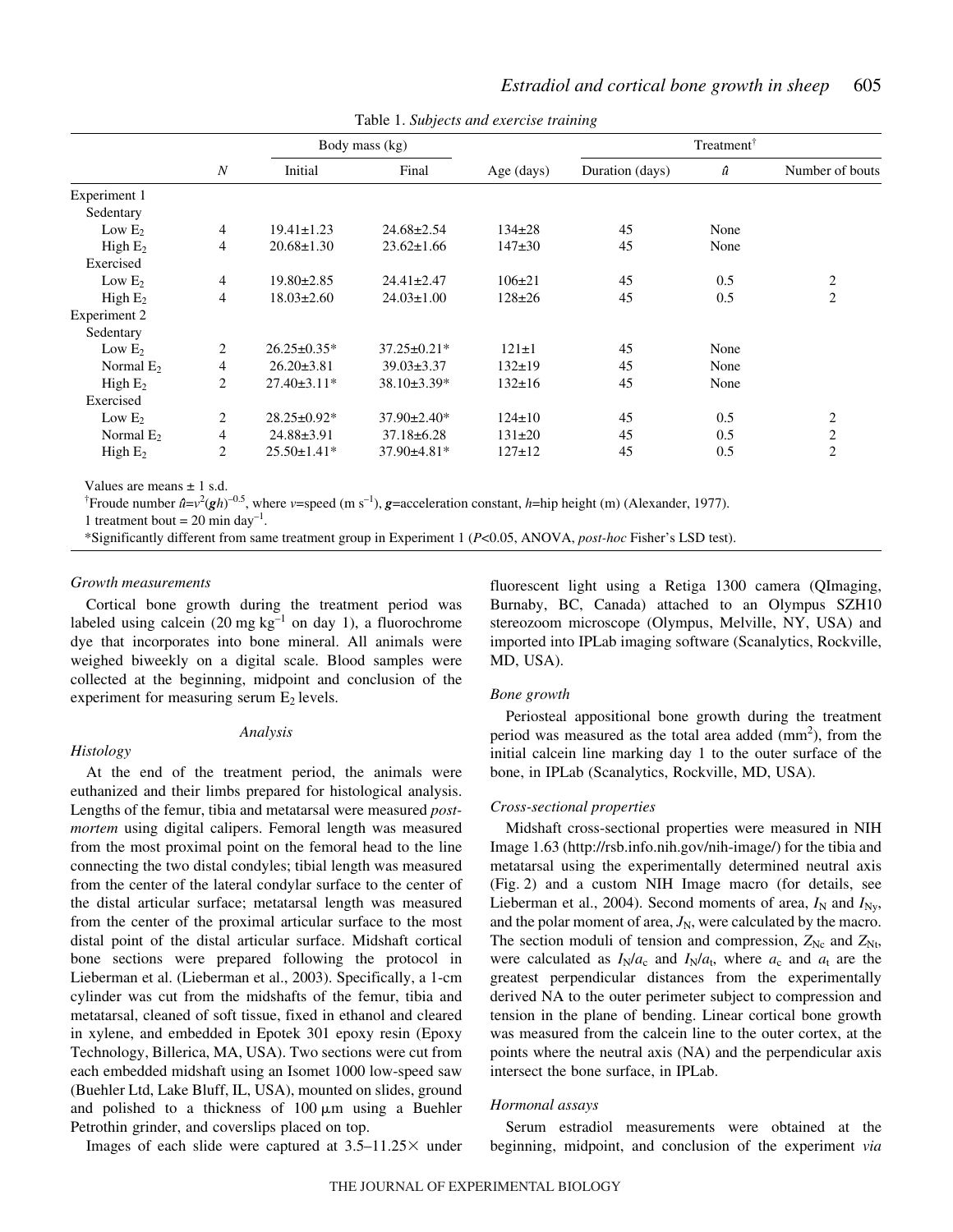|                      |  |                  |                                 |                    | Body mass (kg)                 |                              |                                                      |                       |                               | Bone added (mm <sup>2</sup> / $Mb^{0.66}$ )                   |                                 |  |
|----------------------|--|------------------|---------------------------------|--------------------|--------------------------------|------------------------------|------------------------------------------------------|-----------------------|-------------------------------|---------------------------------------------------------------|---------------------------------|--|
|                      |  | $\boldsymbol{N}$ |                                 | Initial            | Final                          |                              | $[E_2]$ (pg ml <sup>-1</sup> )                       | Femur                 | Tibia                         |                                                               | Metatarsal                      |  |
| Pooled by exercise   |  |                  |                                 |                    |                                |                              |                                                      |                       |                               |                                                               |                                 |  |
| Sedentary            |  | 16               |                                 | $24.37 \pm 2.86$   | $32.14 \pm 5.85$               |                              | $21.14 \pm 28.10$                                    | $2.14 \pm 0.45$       |                               | $1.36 \pm 0.82*$                                              | $0.91 \pm 0.53$                 |  |
| Exercised            |  | 16               |                                 | $21.92 \pm 1.90$   | $31.33 \pm 3.44$               |                              | $16.92 \pm 23.22$                                    | $2.73 \pm 0.74$       |                               | $1.99 \pm 0.45*$                                              | $1.23 \pm 0.30$                 |  |
| Pooled by hormone    |  |                  |                                 |                    |                                |                              |                                                      |                       |                               |                                                               |                                 |  |
| Low $E_2$            |  | 12               |                                 | $22.12 \pm 0.15$   | $28.72 \pm 1.08$               |                              | $5.53 \pm 3.25$                                      | $1.84 \pm 0.12*$      |                               | $1.19 \pm 0.42*$                                              | $0.82 \pm 0.12*$                |  |
| Normal $E_2$         |  | 8                |                                 | $25.60 \pm 2.76$   | $37.06 \pm 2.49$               |                              | $2.98 \pm 1.15$                                      | $2.77 \pm 0.18*$      |                               | $2.32 \pm 0.01*$                                              | $1.51 \pm 0.01$ **              |  |
| High $E_2$           |  | 12               |                                 | $21.72 \pm 2.58$   | $29.43 \pm 0.32$               |                              | 48.58±6.85                                           | $2.70 \pm 0.93$       |                               | $1.53 \pm 0.90$                                               | $0.89 \pm 0.56^{\dagger}$       |  |
|                      |  |                  |                                 | Body mass (kg)     |                                |                              | Bone added (mm <sup>2</sup> / $Mb$ <sup>0.66</sup> ) |                       |                               | Residual of bone added vs $Mb$                                |                                 |  |
|                      |  | $\boldsymbol{N}$ | Initial                         | Final              | $[E_2]$ (pg ml <sup>-1</sup> ) | Femur                        | Tibia                                                | Metatarsal            | Femur                         | Tibia                                                         | Metatarsal                      |  |
| Sedentary            |  |                  |                                 |                    |                                |                              |                                                      |                       |                               |                                                               |                                 |  |
| (LS)<br>Low $E2$     |  | 6                | $22.01 \pm 1.27$                | $27.95 \pm 2.75$   | $7.83 \pm 2.31$ <sup>a</sup>   | $1.75 \pm 0.43^a$            | $0.89 \pm 0.41^{a,b}$                                | $0.73 \pm 0.27^b$     |                               | $-3.57\pm2.44^a$ $-3.78\pm1.60^{a,b}$                         | $-1.1 \pm 1.47$                 |  |
| (NS)<br>Normal $E_2$ |  |                  | 4 $27.55 \pm 1.54$ <sup>a</sup> | $38.82 \pm 2.29^a$ | $2.16 \pm 0.46^a$              | $2.64 \pm 0.32$              | $2.31 \pm 0.13$                                      | $1.51 \pm 0.24$       | $-3.34\pm4.09^a$              | $0.15 \pm 1.62$                                               | $0.64 \pm 3.22$                 |  |
| High $E_2$<br>(HS)   |  | 6                | $23.54 \pm 1.54$                | $29.65 \pm 3.52$   | $53.42 \pm 11.27$              | $2.04 \pm 0.36$ <sup>a</sup> | $0.89 \pm 0.37^{a,b}$                                | $0.49 \pm 0.17^{a,b}$ |                               | $-2.03 \pm 1.58$ <sup>a</sup> $-5.12 \pm 2.73$ <sup>a,b</sup> | $-4.10 \pm 0.78$ <sup>a,b</sup> |  |
| Exercised            |  |                  |                                 |                    |                                |                              |                                                      |                       |                               |                                                               |                                 |  |
| (LE)<br>Low $E_2$    |  | 6                | $22.22 \pm 2.36$                | $29.48 \pm 3.91$   | $3.23 \pm 0.40^a$              | $1.92 \pm 0.47$ <sup>a</sup> | $1.48 \pm 0.43$                                      | $0.90 \pm 0.31$       | $-2.35 \pm 2.87$ <sup>a</sup> | $0.85 \pm 2.35$                                               | $0.04 \pm 1.73$                 |  |
| (NE)<br>Normal $E_2$ |  | $\overline{4}$   | $23.65 \pm 0.74$                | $35.30 \pm 2.06$   | $3.79 \pm 0.40^a$              | $2.90 \pm 0.42$              | $2.32 \pm 0.15^b$                                    | $1.50 \pm 0.21^b$     | $2.06 \pm 3.82$               | $2.97 \pm 1.66^b$                                             | $2.33 \pm 2.09^b$               |  |
| (HE)<br>High $E_2$   |  | 6                | $19.89 \pm 1.59^a$              | $29.20 \pm 2.42^a$ | $43.73 \pm 5.13^a$             | $3.36 \pm 0.38$ <sup>a</sup> | $2.16 \pm 0.22$ <sup>a</sup>                         | $1.28 \pm 0.13^a$     | $8.80 \pm 2.93$ <sup>a</sup>  | $5.97 \pm 2.01$ <sup>a</sup>                                  | $2.80 \pm 1.41$ <sup>a</sup>    |  |

Table·2. *Body mass, estradiol (E2) and bone growth*

Values are means  $+1$  s.e.m.

Symbols indicate significant differences between pairs; letters indicate significant difference with <sup>a</sup>HE or <sup>b</sup>NE (*P<*0.05, ANOVA, Fisher's LSD).

radioimmunoassay (Prairie Diagnostic Services, University of Saskatchewan, SK, Canada).

#### *Standardization and data pooling*

Histological measurements were standardized by body mass (proportional to volume). Therefore, areas were standardized to body mass  $(M_b)^{0.67}$ , while linear measurements were standardized to  $M_b$ <sup>0.33</sup>. Because the animals gained mass rapidly during the treatment period, we standardized periosteal bone area added by average body mass at the midpoint  $(mM_b)$ and conclusion (c $M_b$ ) of the experiment  $[(mM_b+cM_b)/2]^{0.67}$ , and linear bone growth by  $[(mM_b+cM_b)/2]^{0.33}$ . Cross-sectional properties were standardized by  $\{[(mM_b+cM_b)/2]\times\}$ limb length} (Lieberman et al., 2003).

The data reported here come from two separate experiments of identical duration, exercise protocol, and hormonal treatments, using subjects of the same age and breed (Table 1). Although there is a significant difference in initial and final body mass between the experiments (Table 1), all measurements of bone growth are standardized by body mass, allowing us to pool data from the two experiments in all analyses.

#### *Hypothesis testing*

Given the interactions examined here, ANOVA and pairwise comparisons with Fisher's LSD tests in Statistica (Statsoft, Tulsa, OK, USA) were primarily used for hypothesis testing, using  $E<sub>2</sub>$  treatment and exercise as nominal variables and bone growth (standardized by body mass) as a continuous variable. In addition, bone growth was regressed against average body mass in Statview (SAS, Cary, NC, USA) to obtain the residual for each individual. ANOVA was then used to test for significant differences among treatment groups, using  $E_2$ treatment and exercise as nominal variables and the residual of bone growth *vs* body mass as a continuous variable.

#### **Results**

### *Estradiol*

As expected, mean serum  $E_2$  levels in the estrogen-implanted animals were significantly higher  $(48.58 \text{ pg ml}^{-1}, P<0.05,$ Table 2) than in the vaccinated  $(5.53 \text{ pg ml}^{-1})$  or normal  $(2.98 \text{ pg ml}^{-1})$  animals. However, vaccinated animals actually had higher circulating  $E_2$  than normal controls (5.53 pg ml<sup>-1</sup> *vs*  $2.98$  pg ml<sup>-1</sup>), despite being immunized against GnRH. Both the vaccinated and normal sheep were well within the expected  $E_2$  range of 2–15 pg ml<sup>-1</sup> (Bartlewski et al., 1999a; Bartlewski et al., 1999b). This unexpected finding has several implications for our results, which are discussed below.

#### *Periosteal growth*

Periosteal appositional growth varied with activity level, with estrogen treatment, and with interactions between activity and estrogen. Overall, exercised animals grew more bone than did sedentary animals (Table 2). Exercise increased bone growth by 27% in the femur (*P*=0.09, ANOVA, Fisher's LSD), 46% in the tibia (*P*<0.05), and 35% in the metatarsal (*P*=0.11) relative to sedentary controls. The overall effects of estrogen treatment on cortical growth, with animals of differing activity levels pooled, were less clear (Table 2). As noted above,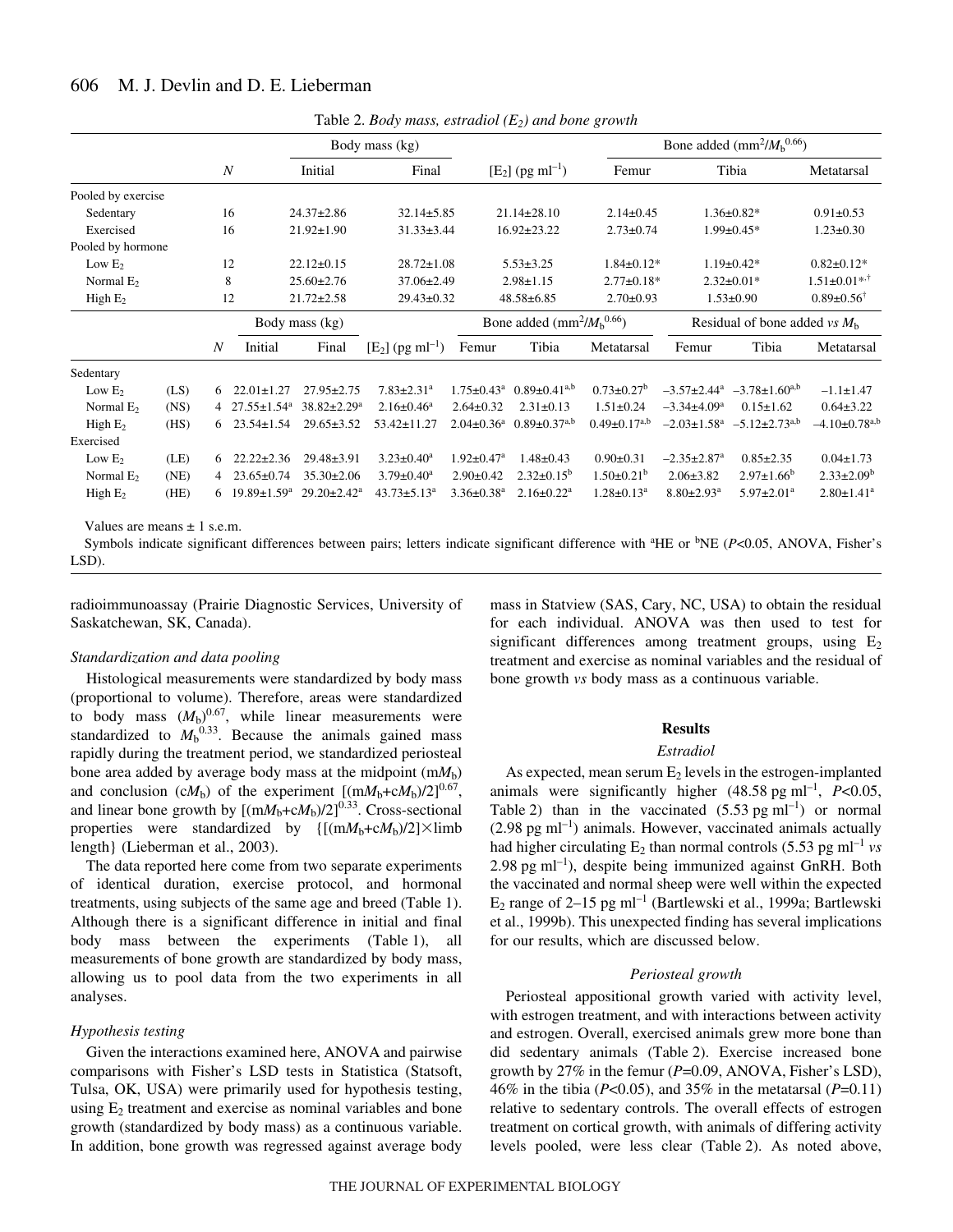

Fig. 3. Regression of bone added  $(mm<sup>2</sup>)$  *vs* body mass (kg<sup>0.66</sup>). (A) Femur, (B) tibia, (C) metatarsal.



Fig. 4. Residuals of bone added *vs* body mass. (A) Femur, (B) tibia, (C) metatarsal. Letters indicate significantly different from <sup>a</sup>HE, <sup>b</sup>NE group. (*P*<0.05, ANOVA, *post-hoc* Fisher's LSD test).

circulating  $E_2$  levels were actually higher in vaccinated than in untreated animals  $(6 \text{ pg ml}^{-1} \text{ vs } 3 \text{ pg ml}^{-1})$ . However, vaccinated animals had 34–49% less cortical growth in the femur, tibia and metatarsal than untreated controls (*P*<0.05, ANOVA, Fisher's LSD). High estrogen levels had similarly

complex overall effects. Periosteal growth in high- $E_2$  animals was similar to that of normal controls in the femur, but 35–40% less than normal controls in the tibia (*P*=0.06) and in the metatarsal (*P*<0.05). To summarize, while exercise clearly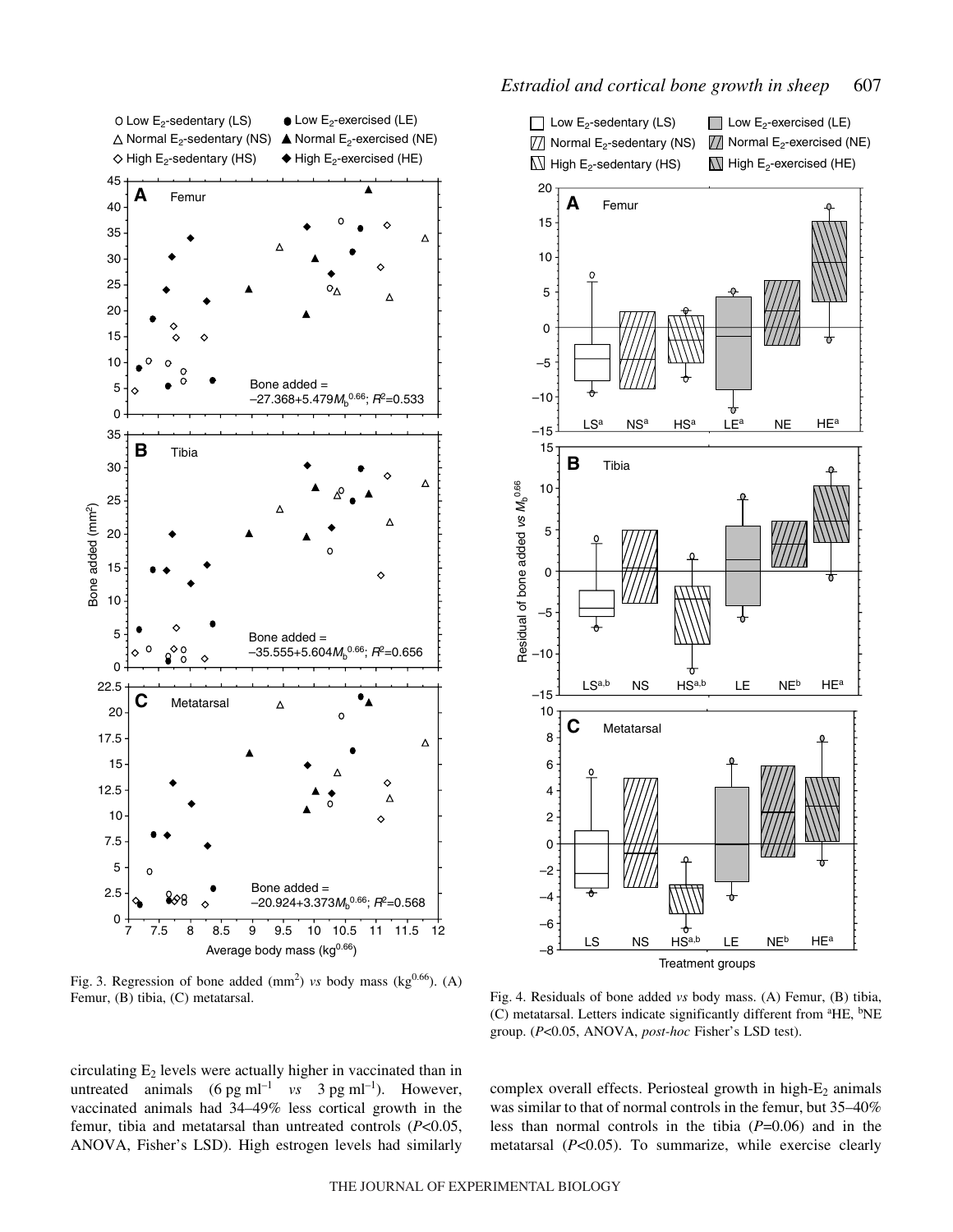|                                                                                                        |                  |                              |                                                                   | Cross-sectional geometry     |                               |                               |                       | Linear bone growth ( $\mu$ m $M_h^{0.33}$ ) |                               |                               |
|--------------------------------------------------------------------------------------------------------|------------------|------------------------------|-------------------------------------------------------------------|------------------------------|-------------------------------|-------------------------------|-----------------------|---------------------------------------------|-------------------------------|-------------------------------|
|                                                                                                        | $\boldsymbol{N}$ |                              | $I_{\rm N} M_{\rm b}^{-1} l^{-1} I_{\rm N} M_{\rm b}^{-1} l^{-1}$ | $J M_{\rm b}^{-1} l^{-1}$    | $Z_{\rm{Nt}} M_{\rm{b}}^{-1}$ | $Z_{\rm{Nc}} M_{\rm{b}}^{-1}$ | Anterior              | Posterior                                   | Medial                        | Lateral                       |
| Tibia                                                                                                  |                  |                              |                                                                   |                              |                               |                               |                       |                                             |                               |                               |
| Sedentary                                                                                              |                  |                              |                                                                   |                              |                               |                               |                       |                                             |                               |                               |
| Low $E_2(LS)$                                                                                          | 6                | $3.40 \pm 0.29$              | $3.60 \pm 0.21$                                                   | $6.99 \pm 0.47$              | $11.52 \pm 0.78$              | $7.87 \pm 0.37$               | $5.20 \pm 1.97^{a,b}$ | $4.04 \pm 1.41^{a,b}$                       | $8.75 \pm 3.64^a$             | $5.95 \pm 2.45^{a,b}$         |
| Normal $E_2$ (NS)                                                                                      | $\overline{4}$   | $3.37 \pm 0.26$              | $3.62 \pm 0.29$                                                   | $6.99 \pm 0.54$              | $11.32 \pm 1.08$              | $7.99 \pm 0.52$               | $13.36 \pm 1.38$      | $9.68 \pm 1.00$                             | $17.90 \pm 1.52$              | $12.38 \pm 1.88$              |
| High $E_2$ (HS)                                                                                        | 6                | $3.62 \pm 0.35$              | $3.91 \pm 0.46$                                                   | $7.53 \pm 0.81$              | $12.08 \pm 1.37$              | $8.83 \pm 1.10$               | $3.85 \pm 1.23^{a,b}$ | $5.83 \pm 2.27^{a,b}$                       | $6.69 \pm 3.09^{a,b}$         | $4.64 \pm 1.64^{a,b}$         |
| Exercised                                                                                              |                  |                              |                                                                   |                              |                               |                               |                       |                                             |                               |                               |
| Low $E_2$ (LE)                                                                                         | 6                | $3.44 \pm 0.30$              | $3.64 \pm 0.29$                                                   | $7.08 \pm 0.57$              | $11.23 \pm 0.86$              | $7.75 \pm 0.38$               | $9.40 \pm 2.47$       | $7.94^a \pm 2.07$                           | $15.52 \pm 3.50$              | $7.00 \pm 2.55^{a,b}$         |
| Normal $E_2$ (NE)                                                                                      | 4                | $3.81 \pm 0.19$              | $3.95 \pm 0.16$                                                   | $7.76 \pm 0.26$              | $12.02 \pm 0.67$              | $8.51 \pm 0.51$               | $12.65 \pm 1.07$      | $12.85 \pm 1.26^b$                          | $17.30 \pm 1.93^b$            | $15.04 \pm 2.47$ <sup>b</sup> |
| High $E_2$ (HE)                                                                                        | 6                | $3.79 \pm 0.31$              | $3.99 \pm 0.48$                                                   | $7.78 \pm 0.78$              | $12.76 \pm 1.01$              | $8.82 \pm 1.10$               | $13.33 \pm 1.45$      | $15.20 \pm 2.50^a$                          | $20.90 \pm 1.57$ <sup>a</sup> | $15.23 \pm 1.64^a$            |
| Metatarsal                                                                                             |                  |                              |                                                                   |                              |                               |                               |                       |                                             |                               |                               |
| Sedentary                                                                                              |                  |                              |                                                                   |                              |                               |                               |                       |                                             |                               |                               |
| Low $E_2(LS)$                                                                                          | 6                | $3.03 \pm 0.68$              | $2.93 \pm 0.68$                                                   | $5.96 \pm 1.35$              | $11.55 \pm 1.58$              | $4.94 \pm 1.07$               | $2.06 \pm 0.48$       | $10.52 \pm 3.16$                            | $6.05 \pm 2.25$               | $4.92 \pm 2.46^{\dagger}$     |
| Normal $E_2$ (NS)                                                                                      | 4                | $6.13 \pm 0.78$ <sup>a</sup> | $6.55 \pm 1.14$ <sup>a</sup>                                      | $12.67 \pm 1.91^a$           | $9.52 \pm 2.27$ <sup>a</sup>  | $10.72 \pm 1.77$ <sup>a</sup> | $3.29 \pm 0.82$       | $13.25 \pm 2.70$                            | $7.78 \pm 1.63$               | $10.65 \pm 2.09$              |
| High $E_2$ (HS)                                                                                        | 6                | $3.39 \pm 0.59$              | $3.08 \pm 0.59$                                                   | $6.47 \pm 1.17$              | $16.88 \pm 1.22$              | $5.37 \pm 1.05$               | $2.50 \pm 0.75$       | $6.38 \pm 1.60^{a,b}$                       | $3.57 \pm 1.09^{a,b}$         | $3.85 \pm 1.32^{a,b}$         |
| Exercised                                                                                              |                  |                              |                                                                   |                              |                               |                               |                       |                                             |                               |                               |
| Low $E_2$ (LE)                                                                                         | 6                | $3.17 \pm 0.72$              | $3.14 \pm 0.74$                                                   | $6.32 \pm 1.46$              | $11.24 \pm 1.55$              | $5.26 \pm 1.16$               | $4.93 \pm 1.53$       | $8.99 \pm 2.66^a$                           | $6.67 \pm 2.24$               | $5.38 \pm 1.80^b$             |
| Normal $E_2$ (NE)                                                                                      | 4                | $4.68 \pm 0.16$              | $4.60 \pm 0.36$                                                   | $9.28 \pm 0.49$              | $10.37 \pm 0.53$              | $7.75 \pm 0.69$               | $3.28 \pm 0.26$       | $15.94 \pm 3.37^b$                          | $11.03 \pm 2.04^b$            | $15.64 \pm 3.69^b$            |
| High $E_2$ (HE)                                                                                        | 6                | $3.09 \pm 0.58$ <sup>a</sup> | $2.89 \pm 0.61$ <sup>a</sup>                                      | $5.98 \pm 1.18$ <sup>a</sup> | $14.11 \pm 1.55^a$            | $4.99 \pm 1.03^a$             | $4.09 \pm 1.49$       | $16.93 \pm 2.05^a$                          | $9.59 \pm 1.27$ <sup>a</sup>  | $11.08 \pm 2.58$ <sup>a</sup> |
| Values are means $\pm$ 1 s.e.m.                                                                        |                  |                              |                                                                   |                              |                               |                               |                       |                                             |                               |                               |
| Letters indicate significant difference with ${}^{4}$ HE or ${}^{b}$ NE (P<0.05, ANOVA, Fisher's LSD). |                  |                              |                                                                   |                              |                               |                               |                       |                                             |                               |                               |

Table·3. *Cross-sectional properties and bone growth*

stimulates periosteal bone growth, it would appear that estrogen has no effect, or a suppressive effect, on bone growth.

In reality, estrogen does increase periosteal bone growth, but only in response to mechanical stimuli. When the effects of estrogen are tested with regard to activity level, significant interactions between  $E_2$ , strain and bone growth are revealed. As predicted, the most bone growth occurred in high-estrogen, exercised (HE) animals. The femur showed the clearest interaction between estrogen and mechanical loading, with the HE group adding an average of 27% (range +16% to +92%) more cortical bone than any other group (Table 2). In addition, in exercised animals, there was a trend toward more cortical deposition with increasing  $E_2$  dose. Despite an identical loading regime, there was 75% more bone growth in the HE *vs* LE group (*P*<0.05, ANOVA, Fisher's LSD), but only 16% more *vs* the NE group (n.s.). In contrast, the NE group did not add significantly more bone than any other group.

In the tibia, the pattern was less consistent. The HE group added, on average,  $6\%$  (range  $-7\%$  to  $+143\%$ ) more bone than the other groups, but the relationship between  $E_2$  dose and bone growth was less clear. While there was 46% more bone growth in HE *vs* LE animals (*P*<0.05, ANOVA, Fisher's LSD), there was 6–7% less growth in HE *vs* NE or NS animals (Table 2). Also, both the HE and NE animals added significantly more bone than did LS and HS animals (*P*<0.05).

In the metatarsal, interactions between  $E_2$  dose and bone growth were more modest. The HE group added about 14% (range  $-15$  to  $+171\%$ ) more bone than the other groups, and in particular, 42% more bone than the LE group (*P*<0.05, ANOVA, Fisher's LSD). However, as in the tibia, the greatest growth response occurred in the NS and NE groups, both of which had about 15% more growth than the HE group. As a result, both HE and NE animals had significantly more growth than did LS and HS animals (*P*<0.05).

Given the significant difference in body mass between animals in experiments 1 and 2, we regressed cortical bone added *vs* body mass (Table 2, Fig. 3A–C) and compared the residuals for each experimental group (Table 2, Fig. 4A–C). Although body mass explained 53–65% of the variance in added bone (Fig. 3A–C), box plots of the residuals demonstrate that they were not randomly distributed among the treatment groups, but instead revealed a significant interaction between  $E_2$  and exercise (Fig. 4A–C). In the femur (Fig. 4A), the residual of bone added *vs* body mass was highest in the HE group, which differed significantly from the sedentary groups and the LE group  $(P<0.01, ANOVA)$ , but not the NE group  $(P=0.13)$ . In the tibia, the pattern was more varied (Fig. 4B), with a significantly higher residual in the HE group *vs* the LS and HS groups  $(P<0.01)$ , but not the NS  $(P=0.07)$  or LE  $(P=0.08)$  groups. Finally, in the metatarsal (Fig. 4C), the HE group did not differ significantly from the other groups except for the HS group  $(P<0.01)$ .

#### *Cross-sectional properties*

Table 3 and Figs 5–8 present cross-sectional properties in the tibia and the metatarsal, for which midshaft strains in sheep of similar size and age have been experimentally determined (Fig. 2) (Lieberman et al., 2003; Lieberman et al., 2004). The analysis excluded the femur, for which *in vivo* strain data are unavailable.

In general, midshaft cross-sectional properties were somewhat elevated in exercised animals, particularly at higher  $E_2$  doses. In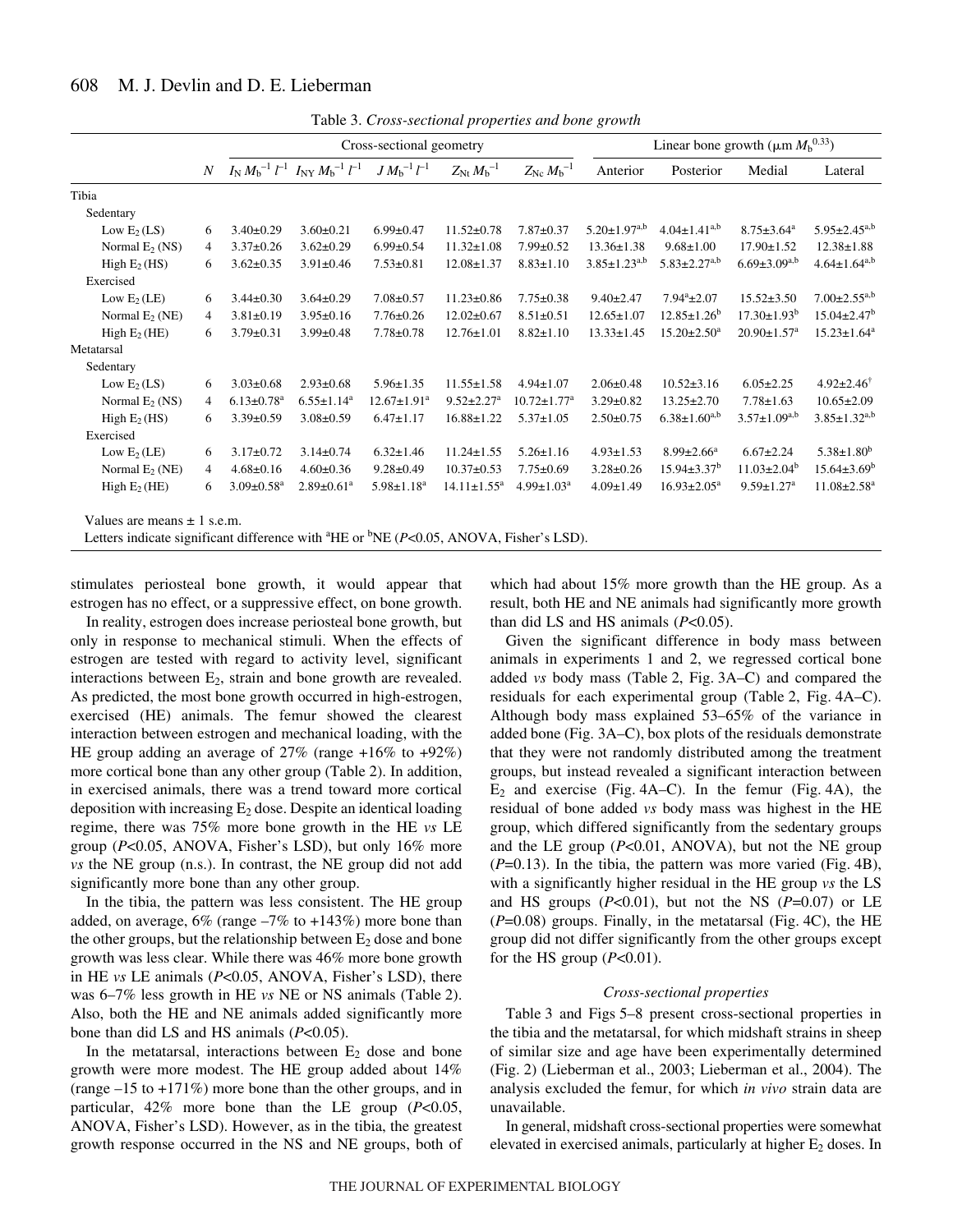

Fig. 5. Cross-sectional properties of tibia, relative to body mass and limb length. (A)  $I_N$ ,  $I_{Ny}$ ,  $J$ . (B)  $Z_{Nt}$ ,  $Z_{Nc}$ . n.s., not significant.

the tibia, moments of area and section moduli in the HE group were, on average,  $8\%$  greater (range  $0\n-14\%$ ) than in the other groups (Table 3, Fig.  $5A,B$ ), although these differences were not statistically significant. Within each treatment group, tibial second moments of area about the neutral axis  $(I_N)$  and about the axis perpendicular to the neutral axis  $(I_{\text{Ny}})$  were similar, suggesting equal resistance to deformation in the anteroposterior plane, which is tensed and compressed at midstance, and in the mediolateral plane, in which strains are low at midstance (Fig. 5A). However, about the neutral axis, the section modulus of tension,  $Z_{Nt}$ , was higher than the section modulus of compression,  $Z_{\text{Nc}}$ , indicating increased resistance to tension *vs* compression during bending  $(Fig. 5B)$ .

To compare bone growth to strain distribution, cortical apposition from the calcein label to the outer bone surface was measured at the neutral axis  $(I_N)$  and the perpendicular axis  $(I_{\text{Ny}})$ . On all tibial bone surfaces, there was generally more periosteal apposition with exercise and with increasing  $E_2$  dose (Table 3), with an average of 95% more growth in the HE group than in other groups (range 0 to +275%, *P*<0.05 where indicated; Fig. 6). However, HE animals did not grow significantly more bone than NE or NS animals on any surface, and local rates of periosteal bone apposition within the cortex did not appear to be correlated with strain distribution at midstance. Within each treatment group, the extent of bone growth on the anterior (cranial) and posterior (caudal) surfaces, which are, respectively, tensed and compressed during stance phase, was similar to the extent of growth on the medial and lateral surfaces, where strains are about 50% lower (0-300 με *vs* 300-800 με, Fig. 2).



Fig. 6. Linear bone growth of tibia. Anterior and Posterior indicate growth at sites of maximal strain on anterior (cranial) and posterior (caudal) cortices; Medial and Lateral indicate growth at intersection of neutral axis (NA) with medial and lateral cortices. Letters indicate significantly different from <sup>a</sup>HE or <sup>b</sup>NE (*P<*0.05, ANOVA, *post-hoc* Fisher's LSD test).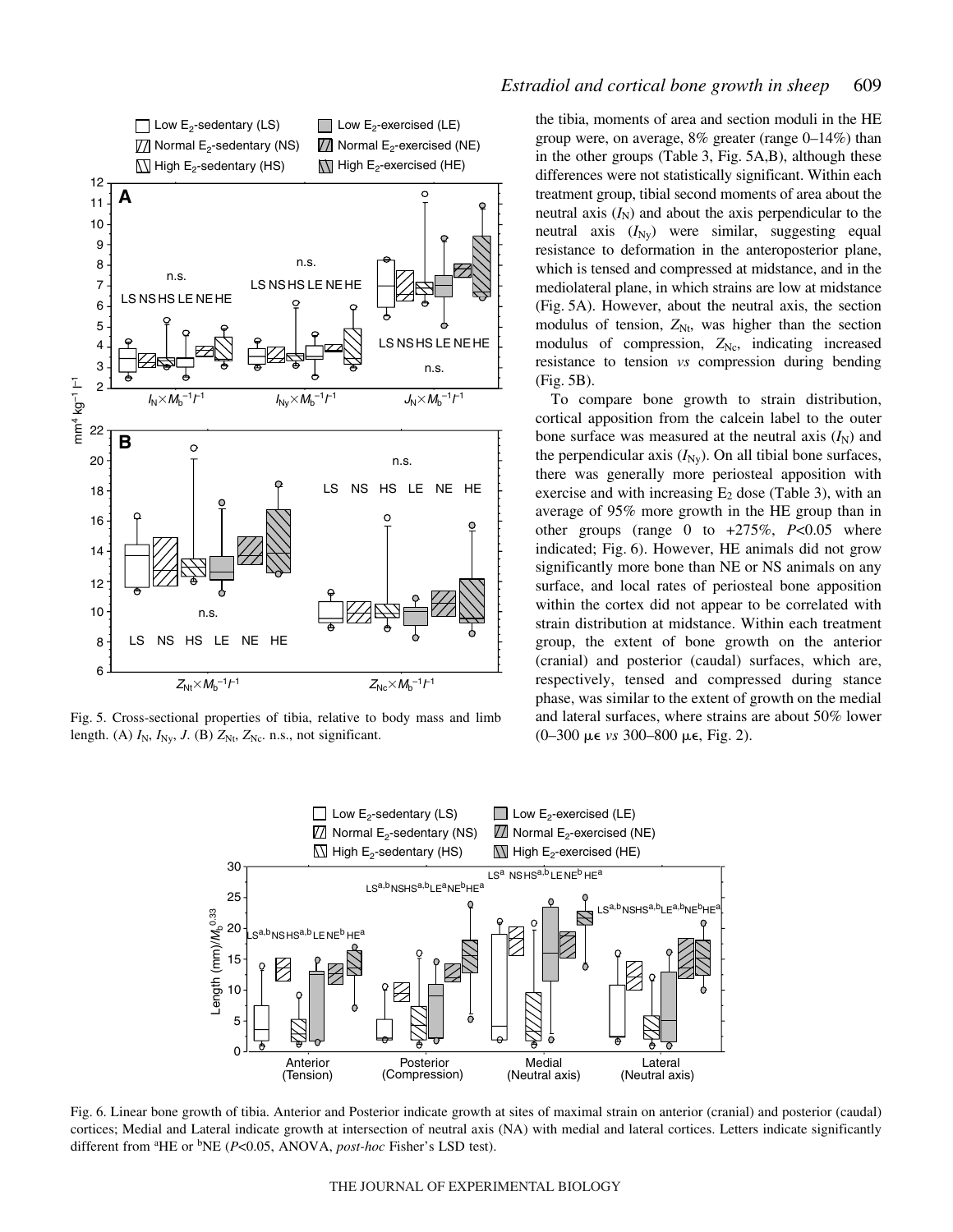

Fig. 7. Cross-sectional properties of metatarsal, relative to body mass and limb length. (A)  $I_N$ ,  $I_{Ny}$ ,  $J$ . (B)  $Z_{Nt}$ ,  $Z_{Nc}$ . Letters indicate significantly different from <sup>a</sup>HE or <sup>b</sup>NE (*P<*0.05, ANOVA, *post-hoc* Fisher's LSD test).

In the metatarsal, in contrast to the tibia, there was no trend toward greater resistance to deformation with increasing  $E_2$  or exercise (Table 3). In fact, moments of area and section moduli were 40–50% higher in the NS group than in the HE group  $(P<0.05$ , Table 3, Fig. 7A,B). As in the tibia,  $I_N$  and  $I_{Ny}$  were similar in the metatarsal, suggesting comparable resistance to anteroposterior and mediolateral deformation, and the section modulus of tension,  $Z_{Nt}$ , was higher than the section modulus of compression,  $Z_{\text{Nc}}$ , indicating greater resistance to tension than to compression during bending.

In terms of linear bone growth at the intersection of the cortex with the neutral axis  $(I_N)$  and the perpendicular axis  $(I_{\text{Ny}})$ , there was less apparent effect of  $E_2$  or exercise in the metatarsal. Overall, the HE group added an average of 54% more bone (range –78% to  $+160\%$ ,  $P<0.05$  where indicated, Fig. 8) than did the other groups. However, there were no significant differences between HE, NE, and NS animals. As in the tibia, within each group, similar growth occurred on the posterior (tensile) surface and on the medial and lateral surfaces near  $I_N$  (Table 3, Fig. 8), thereby maintaining a rounded cross-sectional shape.

#### **Discussion**

This study tests a model for interactions between estradiol  $(E_2)$  and *in vivo* responses to strain that likely involves upregulation of estrogen receptor alpha (ER-  $\alpha$ ). The hypothesis is that exercise-induced mechanical loading will have greater effects on bone growth and cross-sectional properties in individuals with higher  $E_2$ 



Fig. 8. Linear bone growth of metatarsal. Anterior and Posterior indicate growth at sites of maximal strain on (cranial) and posterior (caudal) cortices; Medial and Lateral indicate growth at intersection of neutral axis (NA) with medial and lateral cortices. Letters indicate significantly different from <sup>a</sup>HE or <sup>b</sup>NE (*P<*0.05, ANOVA, *post-hoc* Fisher's LSD test).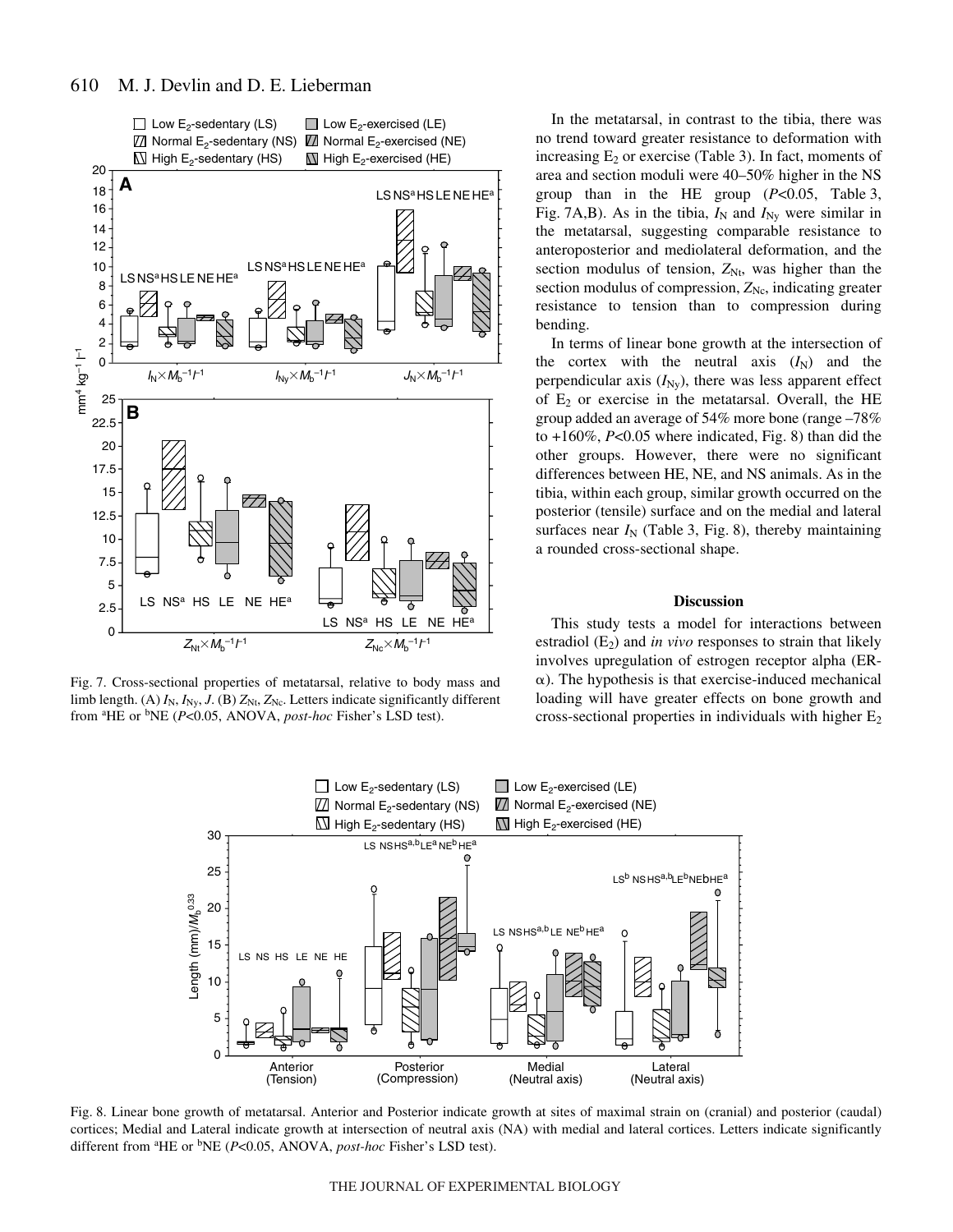levels, due to increased osteoblast sensitivity to strain stimuli. The data indicate support for three of the four specific components of this hypothesis. Hypothesis 1, that exercised animals with higher  $E_2$  levels (HE) will have more bone growth than those with normal  $E_2$  levels, is strongly supported in the femur, in which HE animals had 16–92% more bone growth than any other treatment group. However, the effects of reduced  $E_2$  level on bone growth remain ambiguous. Estrogen levels in the vaccinated and normal  $E_2$  groups were similar, yet exercise-induced bone growth was reduced by up to 50% in vaccinated animals. It is not clear how the anti-GnRH vaccine caused diminished bone growth without affecting circulating  $E_2$ . Although the mechanism for diminished growth in the vaccinated animals requires further study, it is clear that increasing estrogen availability makes bone more sensitive to strain, as predicted.

Hypothesis 2, that the effects of  $E_2$  will follow a proximodistal gradient within a limb, is also supported. Residual plots demonstrate significant differences in growth response among treatment groups in the femur, with more moderate differences among groups in the tibia and the metatarsal (Fig. 4). In other words, the interaction between  $E_2$  and mechanical loading is extensive in the femur, intermediate in the tibia, and minimal in the metatarsal, despite the fact that bone strains are likely lowest in the femur, intermediate in the tibia, and highest in the metatarsal. Thus estrogen-mediated bone growth follows the trade-off previously documented in tapered sheep limbs between increased resistance to deformation and increased cost of locomotion (Lieberman et al., 2003). This pattern suggests that in the periosteum, at least, estrogen (and perhaps  $ER-\alpha$ ) has a specific role in mediating skeletal responses to strain, as opposed to upregulating overall bone growth.

In terms of cross-sectional geometry, Hypothesis 3, that exercised animals with higher  $E_2$  levels (HE) will have greater overall resistance to deformation, as measured by crosssectional geometry, than normal controls (NE) or vaccinated (LE) animals, is modestly supported in the tibia, but not in the metatarsal. In the tibia, there is an 8% average increase in resistance to deformation in the HE group compared to the other groups, although this difference did not reach significance. In the metatarsal, the greatest resistance to deformation was actually in the normal, sedentary (NS) animals. Finally, the data relevant to Hypothesis 4, that  $E_2$ induced periosteal bone growth will coincide with areas of higher strain during locomotion, are more difficult to interpret. While the HE group generally added more bone than did the other treatment groups in both the tibia and the metatarsal, this effect occurred on all bone surfaces, rather than corresponding to areas subjected to high tensile or compressive loads, as predicted by the hypothesis. As a result, in both bones the second moments of area in the anteroposterior plane,  $I_N$ , and the perpendicular plane,  $I_{\text{Ny}}$ , are similar, despite the fact that strains are much higher anteroposteriorly than mediolaterally during the stance phase of locomotion. There are several possible reasons for this similarity. Although strains on the medial and lateral surfaces are about 50% lower than on the

anterior and posterior surfaces  $(0-300 \mu \epsilon \nu s \cdot 300-800 \mu \epsilon)$ , they may be sufficient to stimulate some bone growth. Additionally, the experimental animals were growing rapidly during the treatment period, and the apposition we observed around the entire tibia and metatarsal may simply reflect normal cortical drift.

Overall, our results support the hypothesized interaction between estrogen, strain and bone growth. Raising circulating  $E_2$ levels increases the sensitivity of growing bone to mechanical signals, but has little effect on bone growth in sedentary animals, in the absence of strain signals (Fig. 4). To our knowledge, this is the first *in vivo* study to demonstrate that physiological variation in  $E_2$  level among individuals can produce differential growth responses to an identical mechanical loading regime. The finding that interactions between  $E_2$  and mechanical loading follow a proximo-distal gradient, with larger effects in the femur than in the metatarsal, warrants future study. If, as we hypothesize,  $E_2$  increases the sensitivity of osteoblasts to mechanical stimuli *via* upregulation of ER- $\alpha$ , then ER- $\alpha$ transcription may vary within a limb, with more receptors in proximal elements and fewer in distal elements. Such a mechanism may underlie the observed higher modeling rates in proximal *vs* distal segments (Lieberman et al., 2003), a hypothesis that must be tested in future experiments.

Finally, the results presented here are interesting to consider in light of two well-documented trends in human skeletal evolution: that recent humans are less robust than earlier modern humans, and that humans from warm climates have less robust limbs than humans from cold climates (Ruff et al., 1993; Trinkaus, 1997; Pearson, 2000). If osteogenic responses to mechanical loading vary among individuals or populations, perhaps because of differences in hormone levels (e.g. Churchill, 1998), then there may not be a simple relationship between patterns of skeletal robusticity and individual loading history. This finding has significant implications for attempts to model the relationship between environmental strain and bone morphology.

#### **List of symbols and abbreviations**

| anterior (cranial)                             |
|------------------------------------------------|
| body mass                                      |
| body mass at conclusion of treatment           |
| body mass at midpoint of treatment             |
| bone morphogenetic protein                     |
| estradiol                                      |
| estrogen receptor knockout                     |
| estrogen receptor alpha                        |
| growth hormone                                 |
| gonadotrophin releasing hormone                |
| high $E_2$ -exercised                          |
| high $E_2$ -sedentary                          |
| insulin-like growth factor                     |
| intramuscular                                  |
| second moment of area about neutral axis       |
| second moment of area about axis perpendicular |
| to neutral axis                                |
|                                                |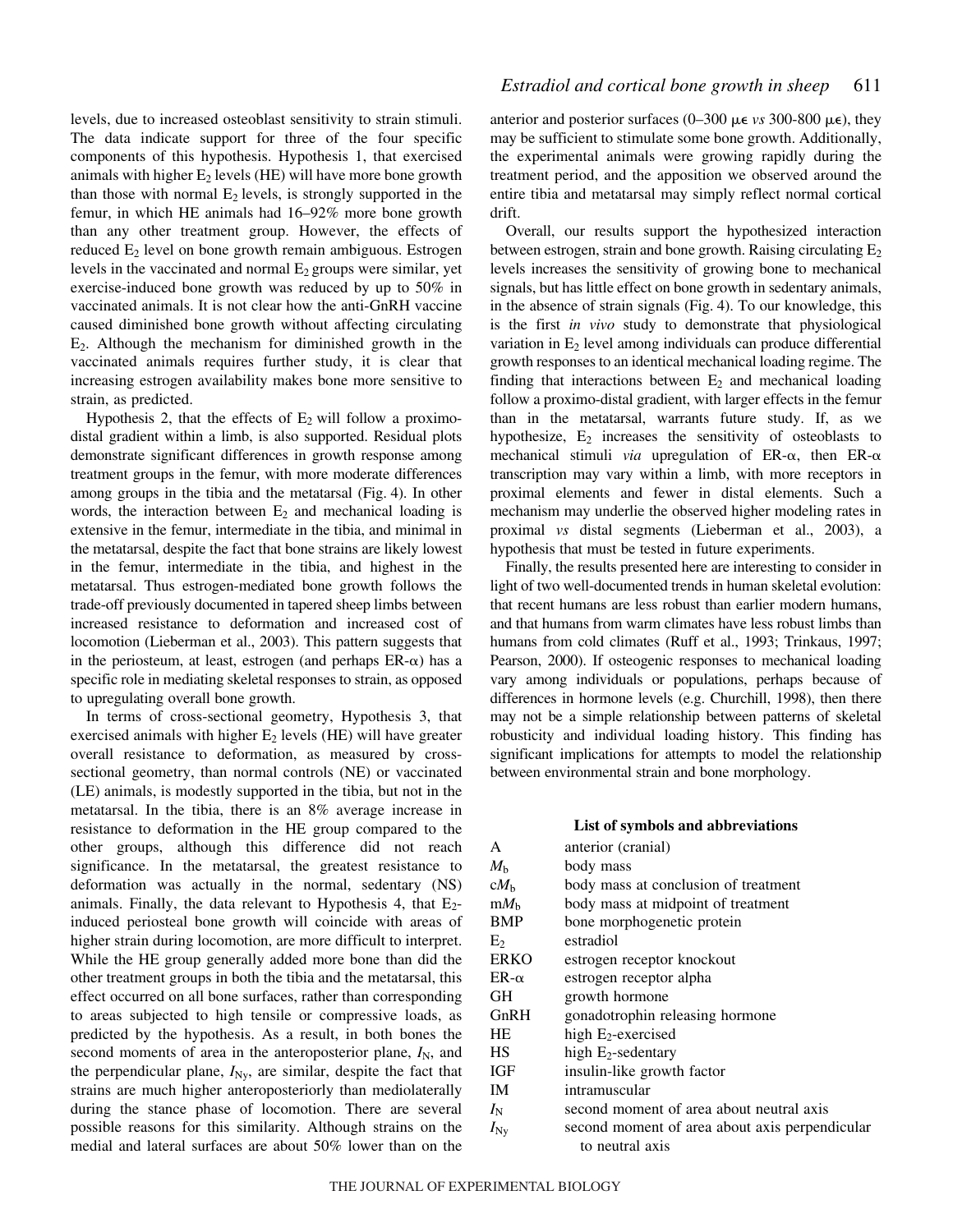| $J_{\rm N}$      | polar moment of area           |
|------------------|--------------------------------|
| 1                | limb (element) length          |
| L                | lateral                        |
| LE               | low $E_2$ -exercised           |
| LS               | low $E_2$ -sedentary           |
| M                | medial                         |
| <b>NA</b>        | neutral axis                   |
| <b>NE</b>        | normal $E_2$ -exercised        |
| <b>NS</b>        | normal $E_2$ -sedentary        |
| n.s.             | not significant                |
| NO               | nitrous oxide                  |
| P                | posterior (caudal)             |
| <b>PTH</b>       | parathyroid hormone            |
| PGE <sub>2</sub> | prostaglandin $E_2$            |
| SGP              | strain-generated potential     |
| û                | Froude number                  |
| $Z_{\rm Ne}$     | section modulus of compression |
| $Z_{\rm Nt}$     | section modulus of tension     |
| µ€               | microstrain                    |

This study was supported by NSF DDIG 0434894 to M.J.D. and by the Harvard University Department of Anthropology. We thank two anonymous reviewers for helpful comments. We are grateful for experimental assistance from Andrew Biewener, David Lee, Nicole Ledoux, Amanda Lobell, Russell Main, Craig McGowan, John Polk, Herman Pontzer, David Raichlen, Pedro Ramirez, Angie Warner, and Ann Zumwalt. We thank VetLife Inc., and Protherics PLC for help in obtaining hormonal treatments.

#### **References**

- **Alexander, R. M.** (1977). Terrestrial locomotion. In *Mechanics and Energetics of Animal Locomotion* (ed. R. M. Alexander and G. Goldspink), pp. 168-203. London: Chapman & Hall.
- **Bakker, A. D., Soejima, K., Klein-Nulend, J. and Burger, E. H.** (2001). The production of nitric oxide and prostaglandin E(2) by primary bone cells is shear stress dependent. *J. Biomech.* **234**, 671-677.
- **Bakker, A. D., Joldersma, M., Klein-Nulend, J. and Burger, E. H.** (2003). Interactive effects of PTH and mechanical stress on nitric oxide and  $PGE<sub>2</sub>$ production by primary mouse osteoblastic cells. *Am. J. Physiol.* **285**, E608- E613.
- **Bartlewski, P. M., Beard, A. P. and Rawlings, N. C.** (1999a). Ovarian function in ewes at the onset of the breeding season. *Anim. Reprod. Sci.* **57**, 67-88.
- **Bartlewski, P. M., Beard, A. P. and Rawlings, N. C.** (1999b). Ovarian function in ewes during the transition from breeding season to anoestrus. *Anim. Reprod. Sci.* **57**, 51-66.
- **Bertram, J. E. A. and Biewener, A. A.** (1988). Bone curvature: sacrificing strength for load predictability? *J. Theor. Biol.* **131**, 75-92.
- **Biewener, A. A., Swartz, S. M. and Bertram, J. E. A.** (1986). Bone modeling during growth: dynamic strain equilibrium in the chick tibiotarsus. *Calcif. Tissue Int.* **39**, 390-395.
- **Brown, B. W., Mattner, P. E., Carroll, P. A., Hoskinson, R. M. and Rigby, R. D.** (1995). Immunization of sheep against GnRH early in life: effects on reproductive function and hormones in ewes. *J. Reprod. Fertil.* **103**, 131- 135.
- **Carter, D. R. and Beaupré, G. S.** (2001). *Skeletal Form and Function: Mechanobiology of Skeletal Development, Aging and Regeneration.* Cambridge: Cambridge University Press.
- **Cheng, M. Z., Rawlinson, S. C., Pitsillides, A. A., Zaman, G., Mohan, S., Baylink, D. J. and Lanyon, L. E.** (2002). Human osteoblasts' proliferative responses to strain and 17beta-estradiol are mediated by the estrogen

receptor and the receptor for insulin-like growth factor I. *J. Bone Miner. Res.* **17**, 593-602.

- **Cherian, P. P., Cheng, B., Gu, S., Sprague, E., Bonewald, L. F. and Jiang, J. X.** (2003). Effects of mechanical strain on the function of Gap junctions in osteocytes are mediated through the prostaglandin EP2 receptor. *J. Biol. Chem.* **278**, 43146-43156.
- **Churchill, S.** (1998). Cold adaptation, heterochrony, and Neanderthals. *Evol. Anthropol.* **47**, 46-60.
- **Cowin, S. C. and Moss, M. L.** (2001). Mechanosensory mechanisms in bone. In *Bone Biomechanics Handbook.* 2nd edn (ed. S. C. Cowin), pp. 29-1–29- 17. Boca Raton: CRC Press.
- **Cowin, S. C., Weinbaum, S. and Zeng, Y.** (1995). A case for bone canaliculi as the anatomical site of strain generated potentials. *J. Biomech.* **28**, 1281- 1297.
- **Currey, J. D.** (2002). *Bones: Structure and Mechanics.* Princeton: Princeton University Press.
- **Damien, E., Price, J. S. and Lanyon, L. E.** (1998). The estrogen receptor's involvement in osteoblasts' adaptive response to mechanical strain. *J. Bone Miner. Res.* **13**, 1275-1282.
- **Damien, E., Price, J. S. and Lanyon, L. E.** (2000). Mechanical strain stimulates osteoblast proliferation through the estrogen receptor in males as well as females. *J. Bone Miner. Res.* **15**, 2169-2177.
- **Davidson, R. M., Lingenbrink, P. A. and Norton, L. A.** (1996). Continuous mechanical loading alters properties of mechanosensitive channels in G292 osteoblastic cells. *Calcif. Tissue Int.* **59**, 500-504.
- **Guggino, S. E., Lajeunesse, D., Wagner, J. A. and Snyder, S. H.** (1989). Bone remodeling signaled by a dihydropyridine- and phenylalkylaminesensitive calcium channel. *Proc. Natl. Acad. Sci. USA* **86**, 2957-2960.
- **Hildebrand, M.** (1985). Walking and running. In *Functional Vertebrate Morphology* (ed. M. Hildebrand, D. M. Bramble, K. F. Liem and D. B. Wake), pp. 38-57. Cambridge: Harvard University Press.
- **Hoyland, J. A., Baris, C., Wood, L., Baird, P., Selby, P. L., Freemont, A. J. and Braidman, I. P.** (1999). Effect of ovarian steroid deficiency on oestrogen receptor alpha expression in bone. *J. Pathol.* **188**, 294-303.
- **Hsieh, Y. F. and Turner, C. H.** (2001). Effects of loading frequency on mechanically induced bone formation. *J. Bone Miner. Res.* **16**, 918-924.
- **Jessop, H. L., Sjoberg, M., Cheng, M. Z., Zaman, G., Wheeler-Jones, C. P. and Lanyon, L. E.** (2001). Mechanical strain and estrogen activate estrogen receptor alpha in bone cells. *J. Bone Miner. Res.* **16**, 1045-1055.
- **Jessop, H. L., Rawlinson, S. C., Pitsillides, A. A. and Lanyon, L. E.** (2002). Mechanical strain and fluid movement both activate extracellular regulated kinase (ERK) in osteoblast-like cells but via different signaling pathways. *Bone* **31**, 186-194.
- **Jones, H. N., Priest, J. D., Hayes, W. C., Tichenor, C. C. and Nagel, D. A.** (1977). Humeral hypertrophy in response to exercise. *J. Bone Joint Surg. Am.* **59**, 204-208.
- **Karsenty, G.** (1999). The genetic transformation of bone biology. *Genes Dev.* **13**, 3037-3051.
- Lanyon, L. E. and Rubin, C. T. (1984). Static vs dynamic loads as an influence on bone remodelling. *J. Biomech.* **17**, 897-905.
- **Lanyon, L. E. and Rubin, C. T.** (1985). Functional adaptation to load-bearing in bone tissue. In *Functional Vertebrate Morphology* (ed. M. Hildebrand, D. M. Bramble, K. F. Liem and D. B. Wake), pp. 1-26. Cambridge, MA: Harvard University Press.
- **Lee, K., Jessop, H., Suswillo, R., Zaman, G. and Lanyon, L.** (2003). Endocrinology: bone adaptation requires oestrogen receptor-alpha. *Nature* **424**, 389.
- **Lieberman, D. E. and Crompton, A. W.** (1998). Responses of bone to stress. In *Principles of Biological Design: The Optimization and Symmorphosis Debate* (ed. E. Weibel, C. R. Taylor and L. Bolis), pp. 78-86. Cambridge: Cambridge University Press.
- **Lieberman, D. E. and Pearson, O. M.** (2001). Trade-off between modeling and remodeling responses to loading in the mammalian limb. *Bull. Mus. Comp. Zool*. **156**, 269-282.
- **Lieberman, D. E., Pearson, O. M., Polk, J. D., Demes, B. and Crompton, A. W.** (2003). Optimization of bone growth and remodeling in response to loading in tapered mammalian limbs. *J. Exp. Biol.* **206**, 3125-3138.
- **Lieberman, D. E., Polk, J. D. and Demes, B.** (2004). Predicting long bone loading from cross-sectional geometry. *Am. J. Phys. Anthropol.* **123**, 156- 171.
- **Lim, S. K., Won, Y. J., Lee, H. C., Huh, K. B. and Park, Y. S.** (1999). A PCR analysis of ERalpha and ERbeta mRNA abundance in rats and the effect of ovariectomy. *J. Bone Miner. Res.* **14**, 1189-1196.